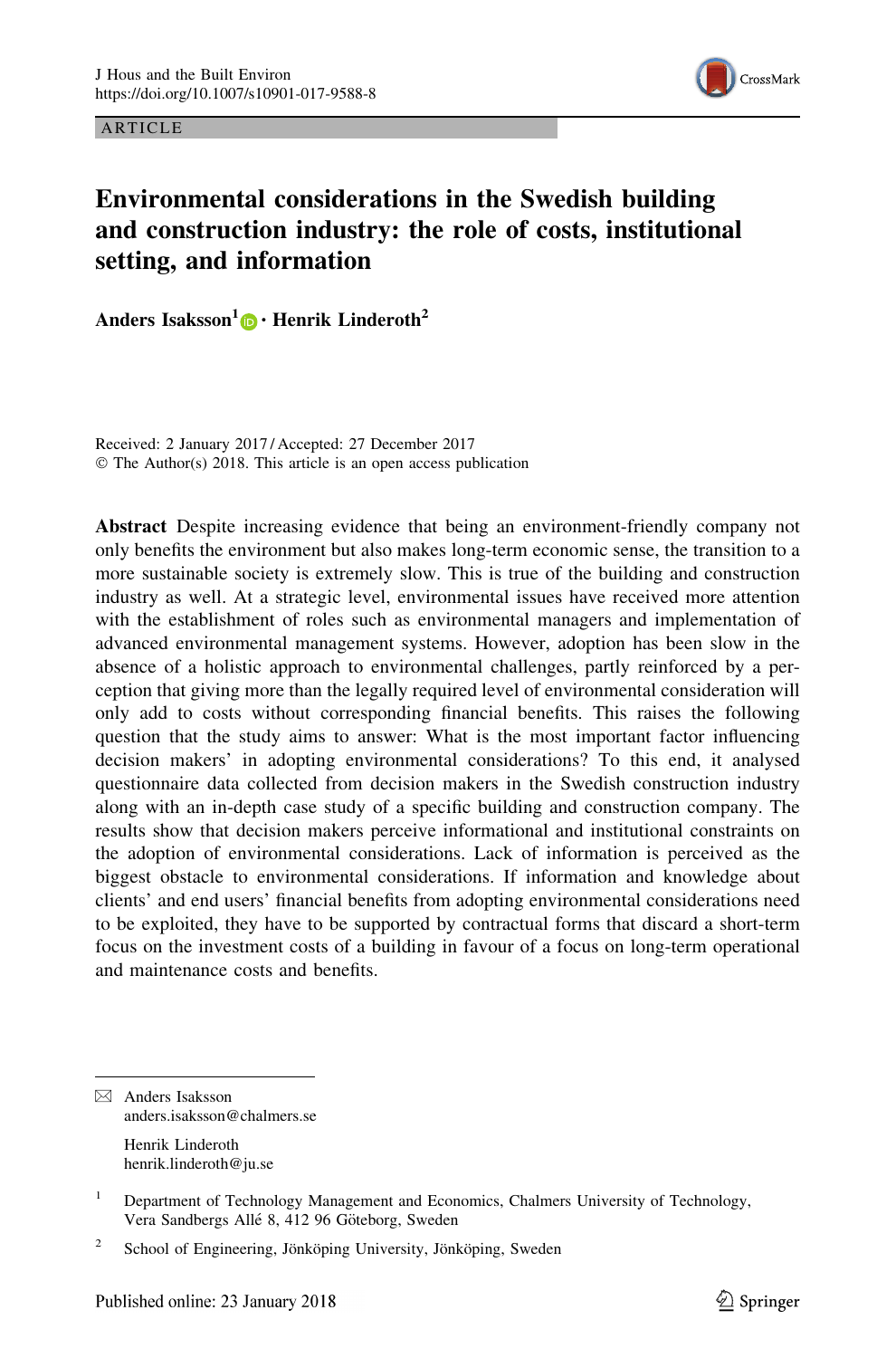Keywords Building and construction industry - Decision making - Environmental considerations - Sustainability - Sweden

### 1 Introduction

The building and construction industry has major impacts on the environment and biodiversity through resource use and emissions. Therefore, the industry's efforts to reduce these impacts are very important to minimize our ecological footprints. The Brundtland Report (Brundtland Commission [1987\)](#page-15-0) has highlighted the impact of the construction industry and its importance for sustainable development. According to statistics from the United Nations Environment Programme (UNEP), the building and construction industry accounts for 4% of global energy use, 30% of energy-related greenhouse gas emissions, about 12% of water use, and nearly 40% of waste produced (UNEP [2016\)](#page-17-0); similar fig-ures are found in many other reports (Erlandsson and Borg [2003;](#page-16-0) Assefa et al. [2007](#page-15-0); Pérez-Lombard et al. [2008](#page-16-0)). Referring to statistics from the European Parliament, Zhao and Magoules ([2012\)](#page-17-0) state that buildings account for  $40\%$  of total energy use and 36% of total carbon dioxide emissions.

The building and construction industry has made efforts in recent decades to develop green building practices to guide practitioners (see, e.g. Gluch et al. [2014](#page-16-0); Zuo and Zhao [2014;](#page-17-0) Hagbert and Femenías [2016;](#page-16-0) Olubunmi et al. [2016\)](#page-16-0). However, despite these efforts, mainstream building practices seem not to have undergone any noticeable changes (Van Bueren and De Jong [2007;](#page-17-0) Ryghaug and Sørensen [2009;](#page-17-0) Yang and Yang [2014;](#page-17-0) Hopkins et al. [2016\)](#page-16-0). Many construction projects are still carried out in the traditional way in which short-term solutions are favoured over long-term ones, and building practices are seldom characterized as innovative in a green manner (Demaid and Quintas [2006;](#page-15-0) Hwang and Tan [2012;](#page-16-0) Yang and Yang [2014\)](#page-17-0). At a strategic level, Swedish building and construction companies are engaged in environmental work with specialized personnel, like environmental managers and advanced environmental management systems (see Gluch et al. [2009\)](#page-16-0). However, in practice, only a few measures are targeted, like waste management and environmental activities of an administrative kind, and from a holistic perspective, companies seem to have problems when approaching environmental challenges in order to facilitate development (Gluch et al. [2009](#page-16-0)). Yang ([2012\)](#page-17-0) states that holistic thinking is needed with regard to decision making and innovative solutions in order to achieve increased sustainability, which is mutually beneficial for all stakeholders. Holistic thinking is further emphasized by Hopkins [\(2015](#page-16-0)), who stresses the need for educating decision makers on the value of life-cycle analysis, instead of solely focusing on short-term construction costs. However, at the same time, there is a perception of a trade-off between profit and environmental care (Porter and Van der Linde [1995](#page-16-0); Figge and Hahn [2012;](#page-16-0) Chen et al. [2016](#page-15-0)). Hence, the holistic thinking might be constrained by a bounded rationality perspective where companies are considered as profit maximizers refusing to abandon prevailing business objectives and ways of creating economic value (Walsh [2005;](#page-17-0) Stieb [2009\)](#page-17-0).

In the building and construction industry, this line of reasoning could, at the first glance, be heavily institutionalized owing to its mode of business. Traditionally, a client asks for tenders from contractors, and the company with the lowest tender gets the contract. This implies that managers in construction firms have very small incentives to choose products and production methods that will make the tender more expensive by, for example, adding more features to the products. This institutionalized mode of organizing and doing business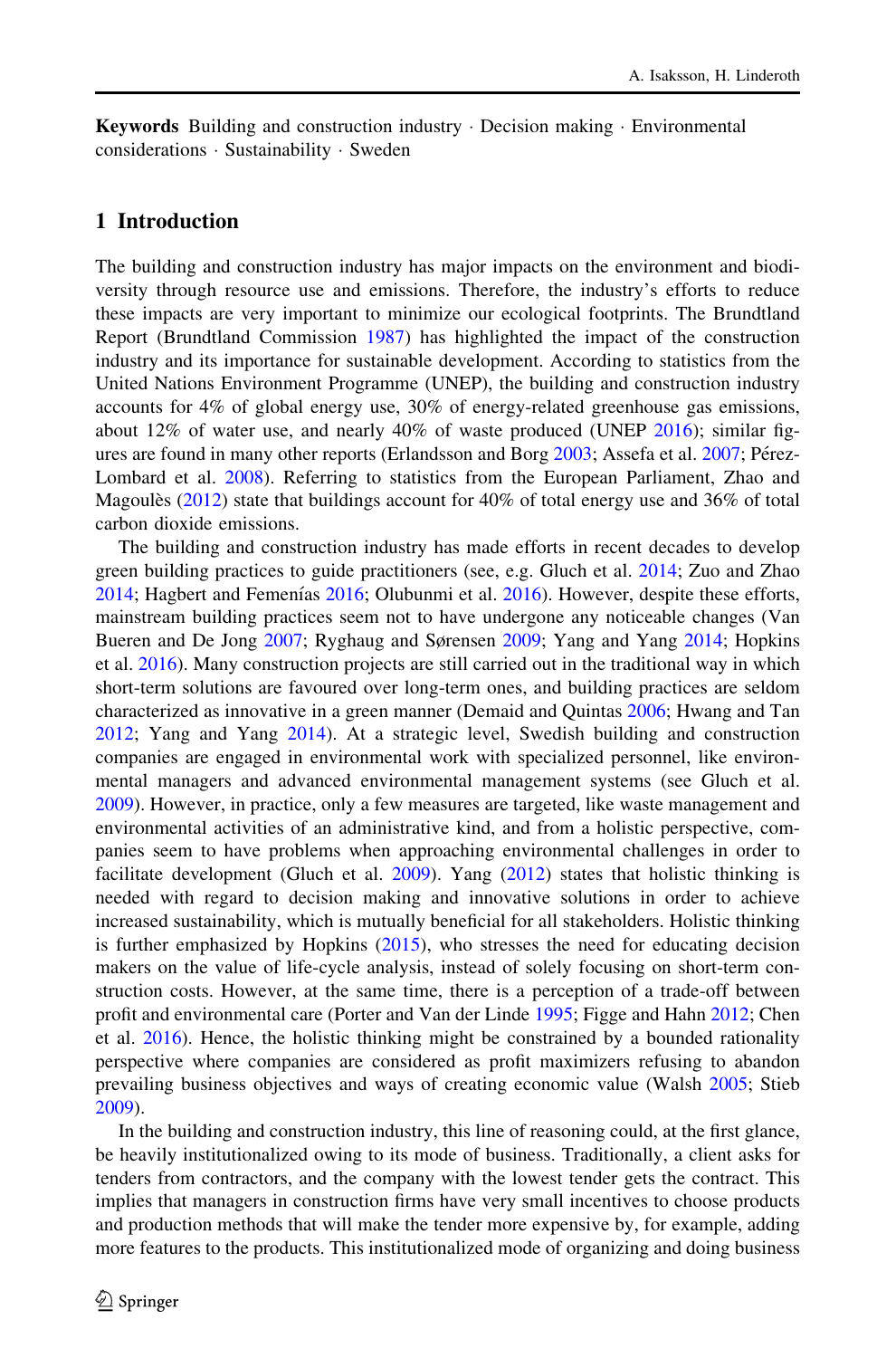is one reason that support tools, like life-cycle costing and life-cycle assessment, are often perceived by practitioners as cumbersome to use (see Dammann and Elle [2006\)](#page-15-0).

On the other hand, there are indications that increasing pressure from stakeholders on companies to adopt more and better environmental practices will force companies to take environmental issues into greater consideration in their strategic and operational decision making (Aguinis and Glavas [2012](#page-15-0); Benn et al. [2014\)](#page-15-0). In addition, there is a growing body of research that shows that higher costs of environmental considerations might be compensated by potential higher revenues. For instance, in a study of the economic effects of investments in environmentally sustainable buildings, Eichholtz et al. ([2010\)](#page-16-0) found that environmental considerations were associated with premiums in rents and values. Hence, in this case, it is the client who absorbs the higher costs of taking into account extra environmental considerations. For construction companies bidding for the contract, the need to take into account extra environmental considerations is just a prerequisite for the tender.

Nevertheless, the question can be asked whether decision makers consider only increased costs and perceived lack of demand for green products as the only obstacles to environmental considerations or whether there are other factors that influence decision makers' options to adopt environmental considerations. Alternatively, decision makers in construction companies might not always look beyond the direct costs of environmental considerations. Hence, there might even be a mismatch between the perceived (often short term) value and the actual (often long term) value of environmental considerations. Stakeholder theory even suggests that the better a firm manages its relationships with various stakeholders, the better will be its financial performance (Freeman [1984;](#page-16-0) Donaldson and Preston [1995](#page-15-0)). In the context of the natural environment, stakeholders can pressure firms to adopt proactive environmental practices that improve the firms' environmental performance. This improved performance can increase organizations' internal efficiency and external legitimacy which, in turn, can lead to competitive advantage and wealth creation (Hart [1995](#page-16-0); Hart and Milstein [2003;](#page-16-0) Esty and Winston [2009](#page-16-0)).

According to stakeholder theory, it can even be argued that decision makers who understand the demands of their stakeholders in the long run also will create a positive effect on financial performance (Freeman [1984](#page-16-0); Donaldson and Preston [1995\)](#page-15-0). This might not only be a direct effect caused by increased revenues but also an indirect effect through improved internal efficiency and external legitimacy, which can in turn lead to competitive advantage and wealth creation (Hart [1995;](#page-16-0) Hart and Milstein [2003;](#page-16-0) Esty and Winston [2009\)](#page-16-0).

Accordingly, the first question that can be raised is what factors have an impact on decisions related to production and purchases of products and materials in a construction company. A central point of departure in this study is that all decisions made with regard to production processes and purchases have more or less environment-related dimensions. Thus, is it merely direct and/or other related costs that have an impact on decision making, or do environmental considerations have any impacts when decisions are made? The next question that arises is what consequences decision makers perceive if environmental considerations are taken into account when decisions are made. Do decision makers merely observe increased costs as a consequence, or are there other perceived consequences? Finally, if decision makers should adopt environmental considerations, what obstacles do they perceive when decisions are made? Based on the questions raised, the purpose of this study is to explore factors shaping options for adopting environmental considerations in decision making. The purpose is pursued by combining the results of quantitative data collection based on questionnaires sent to decision makers in the building and construction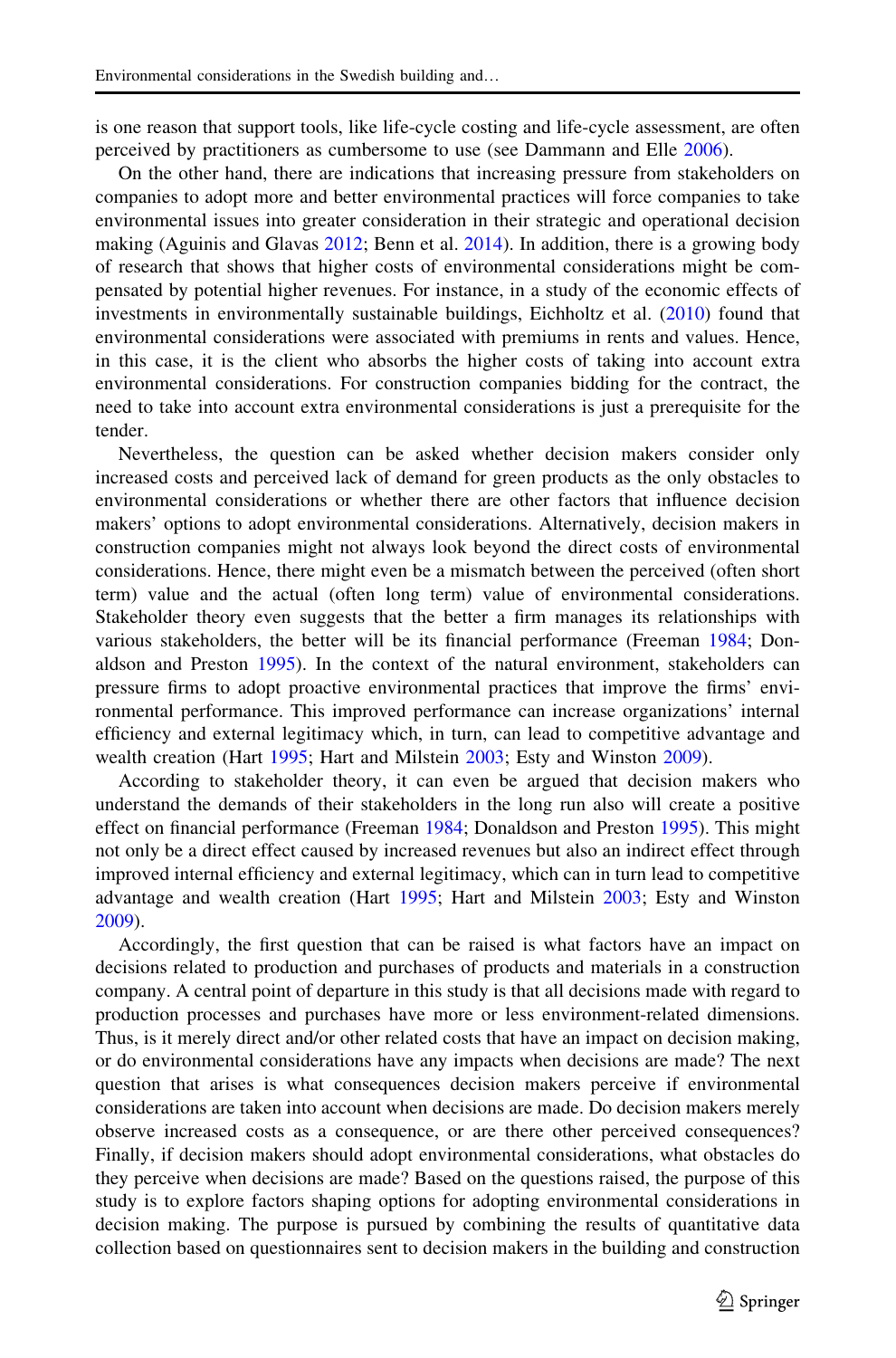industry with qualitative data collection based on a case study of the Swedish building and construction industry.

The remainder of this paper is organized as follows: In Sect. 2, environmental issues in the industry are described. In Sect. [3](#page-4-0), the methods for data collection are presented. Thereafter, in Sect. [4](#page-7-0), the results from the survey are presented and contextualized with the help of a case study. The results are discussed in Sect. [5](#page-13-0), and the conclusions are presented in Sect. [6.](#page-14-0)

#### 2 Obstacles to environmental considerations

At least three general underlying reasons can be found for the inertia in adopting environmental considerations in decision making. The first is costs. In business, there is an underlying assumption of rationality, implying that it should be possible to calculate the benefits of environmental considerations (Porter and Van der Linde [1995;](#page-16-0) Ambec et al. [2013\)](#page-15-0). Accordingly, the environmental impact can be considered one of the strategic issues (see, e.g. Reinhardt [1998\)](#page-16-0). For example, it can be argued that customers do not demand green products. Adopting an environmental approach above what is legally required would then create a competitive disadvantage for the company (see, e.g. York [2008\)](#page-17-0). Managers who attempt to actualize a morally preferable practice above what is required by law increase the cost of doing business for the organization compared to those who simply comply with the law (Alexander [2007](#page-15-0)). This behaviour in turn causes unnecessary and avoidable harm to the organization, which violates the manager's responsibility to create and maintain a viable organization that competes successfully in the marketplace (Alexander [2007\)](#page-15-0). However, companies in industries with high potential for severe environmental damage and costs for preventing damage have stronger incentives to adopt environmental considerations (see, e.g. Bartolomeo et al. [2000\)](#page-15-0).

The second reason for the inertia in adopting environmental considerations in decision making is institutional setting. The potential profit from clean production is not necessarily driven by the same business logic as the potential profitability of clean products (Bossle et al. [2016;](#page-15-0) Foster and Green [2002](#page-16-0)). This implies that there is a separation between environment-friendly production processes and environment-friendly products. For example, in the automotive industry, the production of polluting cars can be very clean (Williander [2007\)](#page-17-0), or the transportation of 'green' products can be very polluting. In the building and construction industry, it could be claimed that institutional factors, such as procurement processes and governance systems, have shaped the business logic focusing on the production process due to the lowest tender policy among clients. This in turn implies that short-term solutions have been favoured over long-term solutions (see, e.g. Dubois and Gadde [2002;](#page-16-0) Demaid and Quintas [2006;](#page-15-0) Isaksson et al. [2009](#page-16-0); Jacobsson et al. [2017\)](#page-16-0). That is, a separation of environmental considerations has occurred with regard to the production process and product.

The third reason for the inertia in adopting environmental considerations in decision making is information. In production processes, decision makers might lack information helping them to adopt environmental considerations (Isaksson et al. [2009\)](#page-16-0). For example, Maqsood et al.  $(2007)$  $(2007)$  and Gluch and Räisänen  $(2009)$  $(2009)$  reported that one obstacle for green building practices is practitioners' limited knowledge of environmental issues and limited interest in searching for and acquiring environmental information.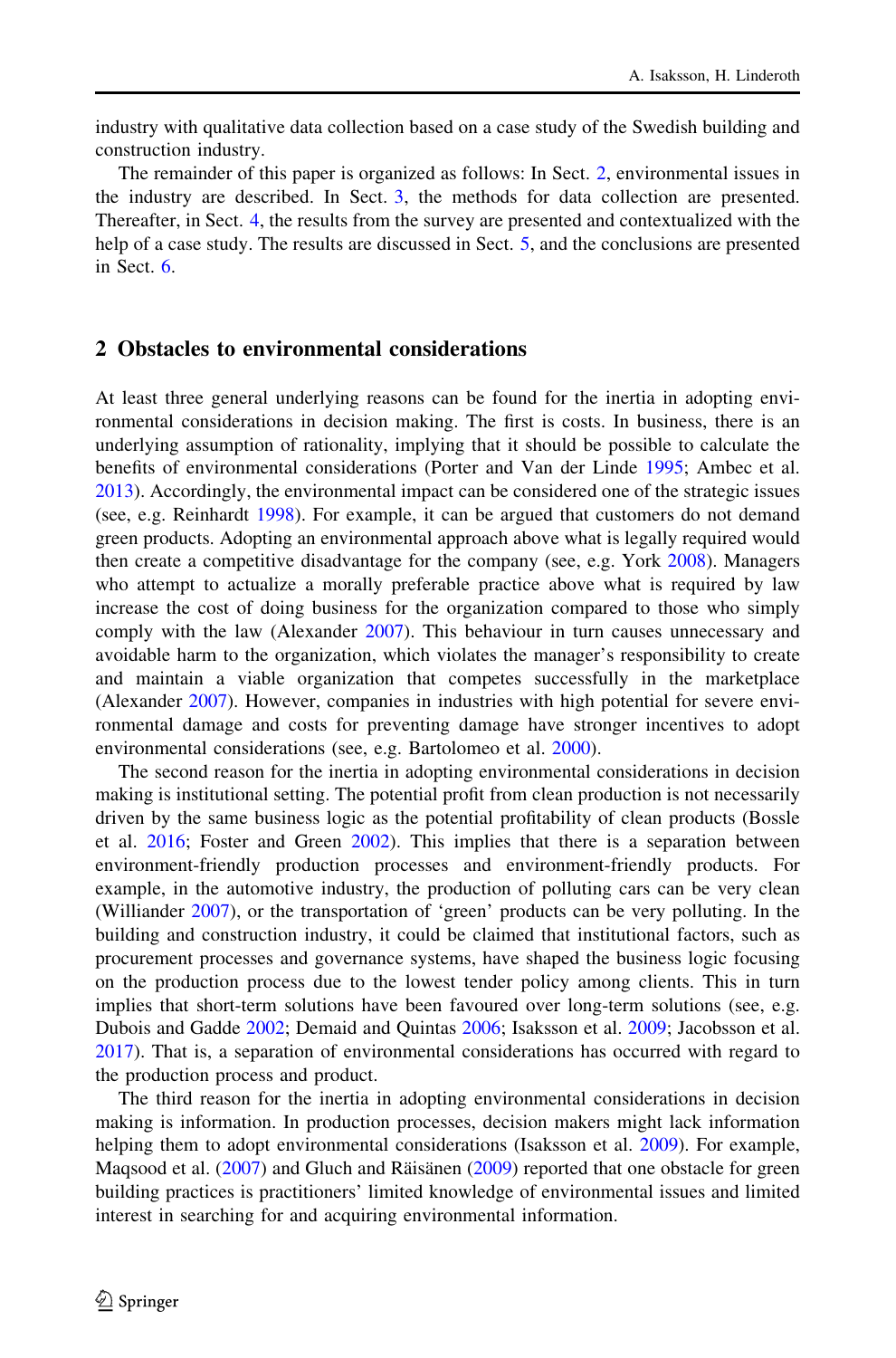# <span id="page-4-0"></span>3 Methodology

A mixed-method approach was considered appropriate for this explorative study, in which quantitative results from a questionnaire were combined with qualitative research based on a case study. It should also be noted that the study does not claim that any generalizations are possible, as the study is limited by the selection and number of companies included in the survey. Nevertheless, the survey is inspired by the theory of reasoned action (TRA) (Ajzen and Fishbein [1980\)](#page-15-0) and the theory of planned behaviour (TPB; Ajzen [1991\)](#page-15-0). TRA/ TPB state that the perception of 'behavioural intention' and subsequent behaviour is a function of an individual's attitude towards the behaviour—in this case, taking environmental consideration into account—thus, the results of the study may serve as a valuable input for further studies on users' perceptions.

### 3.1 Qualitative data collection

As a first step in our investigation of environmental considerations in the construction industry, we started with a qualitative approach (Eisenhardt [1989](#page-16-0)) involving semi-structured interviews and participant observation.

A total of 17 semi-structured interviews were conducted with actors at different hierarchical levels within the construction industry. Interviewees were, for example, the CEO of a company, the head of a regional unit, the head of a business district, site managers, information and communication technology managers, project managers and managers in a research and development department. The selection of a wide variety of respondents allowed different perspectives on the topic under study to be uncovered. That is, opinions could be collected from the strategic, tactical, and operational level, and eventual discrepancies could be uncovered. All interviews conducted varied in length from 1 to 2 h.

Second, an ethnographically inspired study (Hammersley and Atkinson [2007](#page-16-0); Corbin and Strauss [2008](#page-15-0)) of a single partnering project was undertaken. Empirical material was collected through participant observation—comprising attendance of 45 meetings encompassing 80 h in total. The construction project, worth approximately  $\epsilon$ 50 million over a period of 2 years, involved the re-building and expansion of a public multi-activity arena. The existing building contained indoor swimming pools and an arena for indoor sports, such as basketball and handball. The expanded arena would contain an adventure pool, new swimming pool, gym, and bowling ground.

The qualitative data collected were then analysed in order to obtain insights into environmental considerations in the construction industry. The results from this part of the study were later used for quantitative data collection and supported us to construct valid questions and constructs. In the interviews, the main aim was to inquire about three overall topics:

- Which issues affects decision making in the production process?
- How does increased demand for environmental considerations affect building and construction projects in general?
- What are the major obstacles for decision makers in the construction industry to take environmental issues into consideration in their daily decision making?

First, in our questions about which issues affected decision making in the production process, we observed that decisions could be divided into two types: those related to choice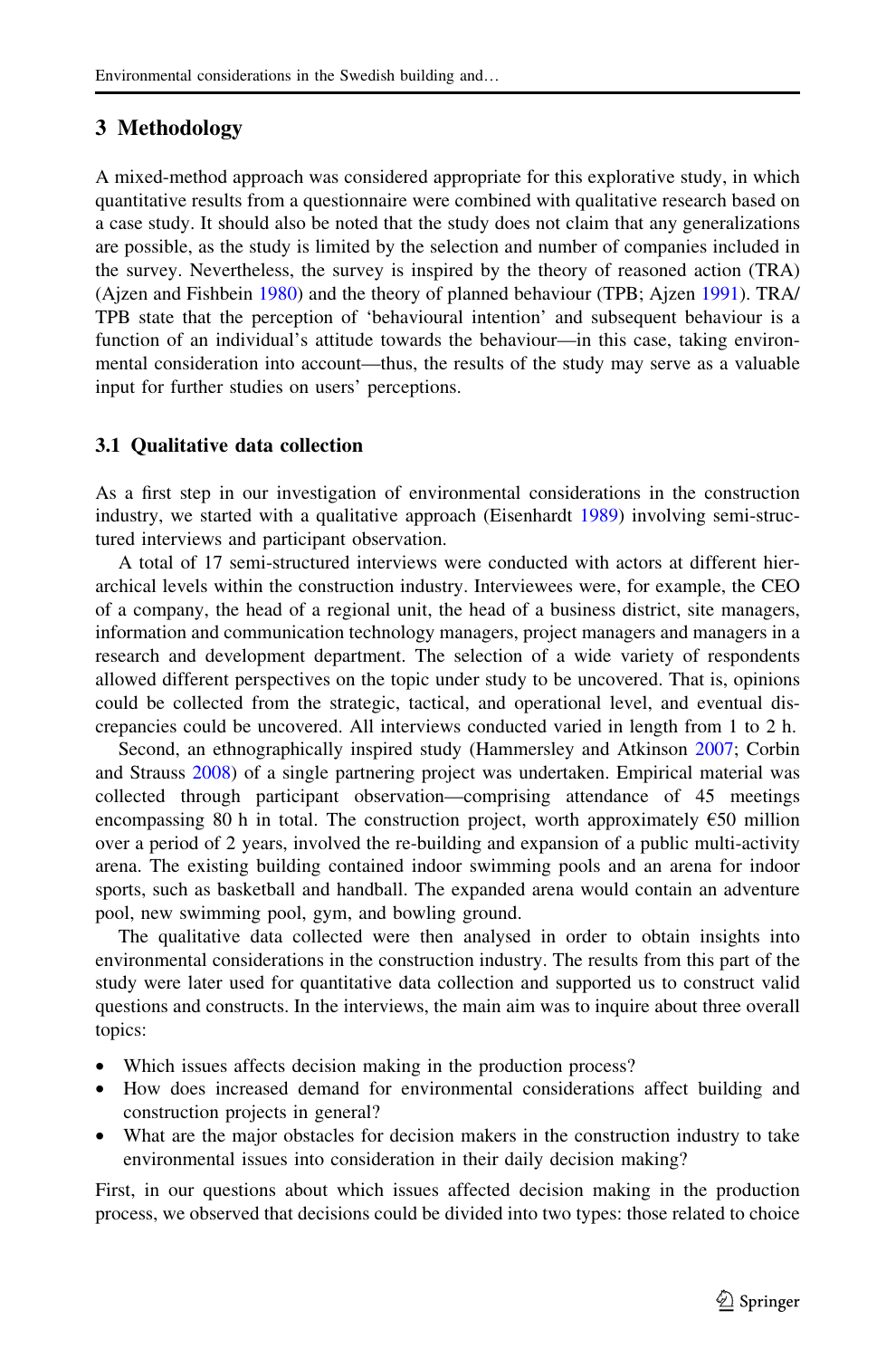of materials and products, and those related to choice of production methods. The main issues found to affect these decisions are listed as follows:

Issues affecting choice of materials and products

- Product quality
- Direct purchase cost
- Work environment
- Long-term costs
- Environmental impact

Issues affecting choice production methods

- Cost
- Quality
- Work environment
- Environmental impact

Second, when asking about the possible effects of increased demand for environmental considerations on building and construction projects in general, we identified the following six themes:

- lack of knowledge for making environmentally friendly choices;
- increased environmental consideration leads to higher/lower costs;
- increased environmental consideration leads to lower quality;
- increased environmental consideration leads to higher time consumption;
- environmentally friendly production creates goodwill for the company; and
- environmentally friendly production is beneficial for the end consumer.

Third, when asking about the major obstacles respondents felt were hindering them from taking environmental issues into consideration in their daily decision making were as follows:

- lack of information and knowledge;
- the competitive situation;
- lack of competence among clients;
- the economic situation:
- the contractual form:
- legislation; and
- internal policies.

# 3.2 Quantitative data collection

The quantitative data collection tool was a web-based questionnaire sent to decision makers in the construction industry. The primary goal of the survey was to capture individuals' perceptions of variables affecting decisions in the production process, the consequences of adopting environmental considerations, and perceived obstacles to adopting environmental considerations. The variables were derived from the qualitative data collection and the theoretical framework and included, for example, long- and short-term costs, quality, time, contractual form, and competitive situation. After a process of testing and revising the questionnaire, it was distributed to decision makers in large- and mediumsized construction companies in Sweden. The testing of the questionnaire included checks by colleagues at the business school for ambiguities, phrasing, scale logic, language, and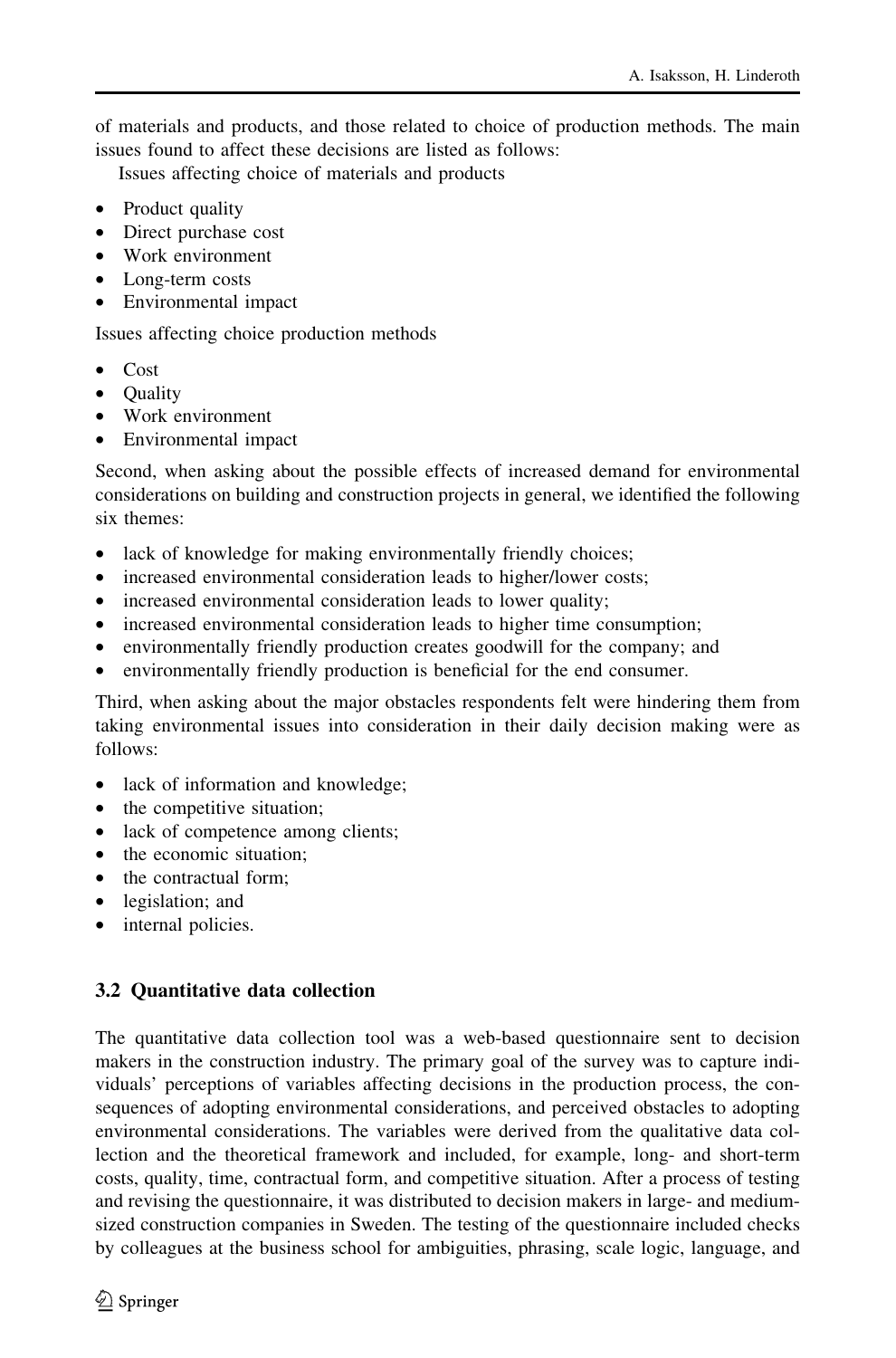ease of understanding the questions. A number of respondents from the previous case studies were also asked to fill in the questionnaire, followed by an interview on how they perceived the question.

In some cases, we got help from the companies through the previously established relationship in sending out a link to the web survey to their employees; in other cases, we collected contact information for decision makers by screening the web pages of Sweden's largest construction companies. The target population was limited to 'white-collar workers', for example, off-site managers, site managers, supervisors, purchasers, estimators, and project managers (that is, decision makers in various levels).

After the initial distribution of the web-based survey, two reminders were sent out. As part of the questionnaire was distributed indirectly through the company, our estimation of the response rate is partly based on information from the company on how many employees were provided with the link to the survey. The researchers contacted 249 respondents directly and approximately 800 indirectly, obtaining a total sample of 1049 individuals. In total, 297 complete questionnaires were received, with an estimated response rate of approximately 28%. The exact numbers of respondents in the different occupational groups are presented in Table 1.

#### 3.3 Variables used

To measure factors affecting a) choice of materials and products and b) production methods, respondents were asked to respond to a number of statements that were related to factors that could affect their decision making. The factors were derived from the findings of our previous qualitative study. Respondents were asked to rank their answers on a scale from 1 (totally disagree) to 6 (totally agree). Statements for choice of materials and products are listed in Table [2](#page-7-0), and statements for production methods are listed in Table [3](#page-8-0).

To measure how an increased demand for environmental considerations might affect building and construction projects in general, respondents were asked to agree or disagree with a number of statements related to this question. The statements were derived from our qualitative study. Respondents were asked to rank their answers on a scale of 1 (totally disagree) to 5 (totally agree). These statements are listed in Table [4.](#page-9-0)

Finally, to measure major obstacles that the respondents felt were hindering them from taking environmental issues into consideration when they make decisions. Respondents

| Position           | Number | $\%$ |       | % Distribution per age group |        |
|--------------------|--------|------|-------|------------------------------|--------|
|                    |        |      | $-30$ | $31 - 50$                    | $51 -$ |
| Off-site manager   | 42     | 14.1 | 4.8   | 40.5                         | 54.8   |
| Site manager       | 100    | 33.7 | 7.8   | 46.1                         | 46.1   |
| Supervisor         | 62     | 20.9 | 23.4  | 35.9                         | 40.6   |
| Estimator/planner  | 45     | 15.2 | 14.3  | 36.7                         | 49.0   |
| Purchaser          | 20     | 6.7  | 24.0  | 40.0                         | 36.0   |
| Design             | 13     | 4.4  | 42.1  | 31.6                         | 26.3   |
| Accounting/finance | 3      | 1.0  | 70.0  | 20.0                         | 10.0   |
| Other              | 12     | 4.0  | 50.0  | 35.0                         | 15.0   |
| Total              | 297    | 100  | 19.0  | 39.3                         | 41.7   |
|                    |        |      |       |                              |        |

Table 1 Number of respondents in occupational groups and age of respondents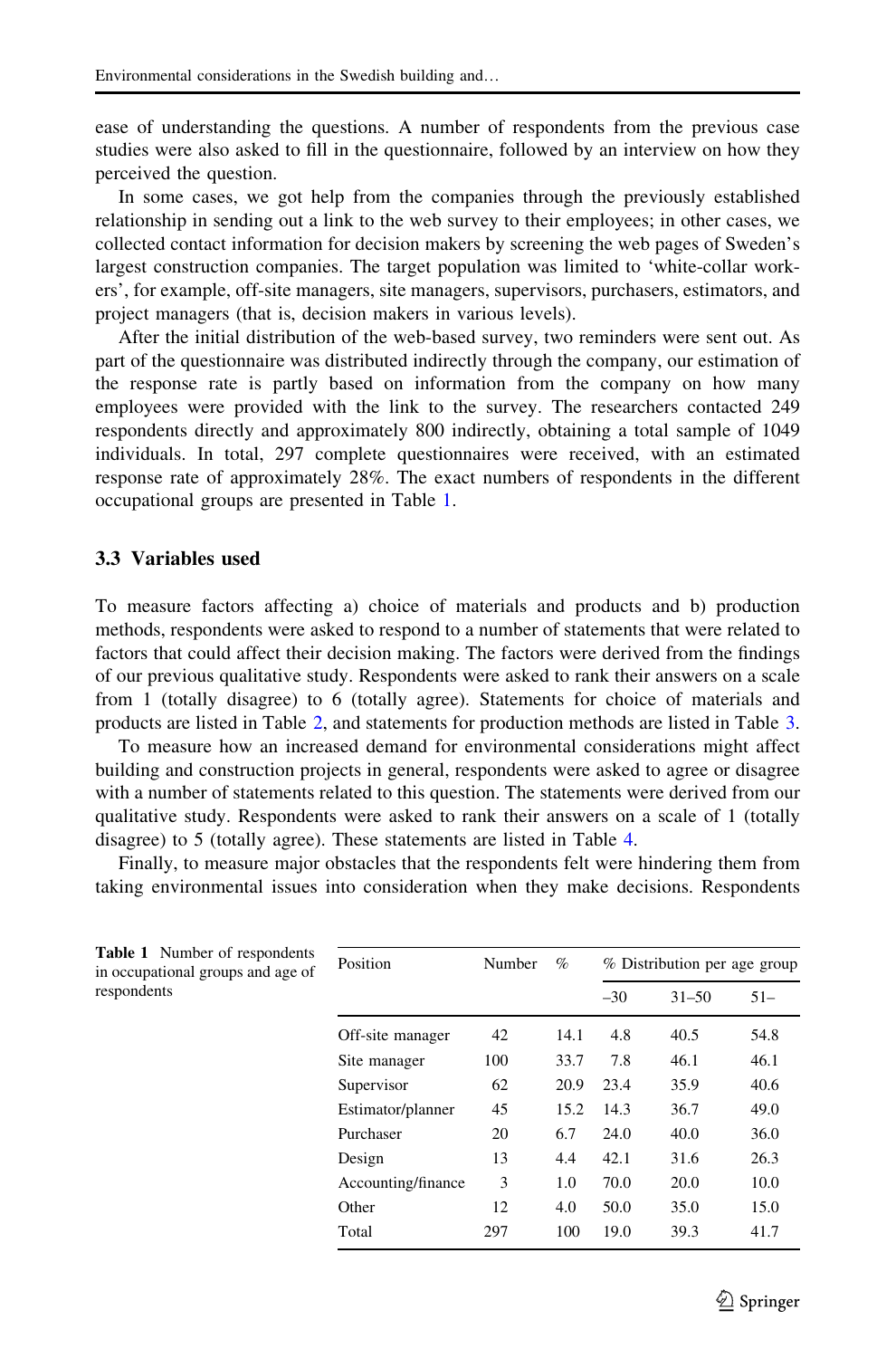| Statement                                                                                                                                  | $\overline{N}$ | Mean     | Min          | Max | <b>SD</b> | 1         | 2         | 3          | $\overline{4}$ | 5              |
|--------------------------------------------------------------------------------------------------------------------------------------------|----------------|----------|--------------|-----|-----------|-----------|-----------|------------|----------------|----------------|
| 1. When we choose<br>materials and<br>products, quality is<br>the most important<br>factor for our decision                                | 296            | 4.37     | $\mathbf{1}$ | 6   | 1.10      | 1         |           |            |                |                |
| 2. When we choose<br>materials and<br>products, direct<br>purchase cost is the<br>most important factor<br>for our decision                |                | 296 4.35 | $\mathbf{1}$ | 6   | 1.30      | $0.588**$ | -1        |            |                |                |
| 3. When we choose<br>materials and<br>products, impacts on<br>the work<br>environment are the<br>most important factor<br>for our decision | 295            | 4.13     | $\mathbf{1}$ | 6   | 1.18      | $0.699**$ | $0.462**$ | 1          |                |                |
| 4. When we choose<br>materials and<br>products, long-term<br>costs are the most<br>important factor for<br>our decision                    | 297            | 4.09     | $\mathbf{1}$ | 6   | 1.29      | 0.058     | $-0.067$  | $-0.009$ 1 |                |                |
| 5. When we choose<br>materials and<br>products,<br>environmental<br>impacts are the most<br>important factor for<br>our decision           | 296            | 3.86     | $\mathbf{1}$ | 6   | 1.30      | $0.711**$ | $0.562**$ | $0.801**$  | $-0.080$       | $\overline{1}$ |

<span id="page-7-0"></span>Table 2 Perceptions of importance of factors affecting the choice of materials and products

Statements on a scale of 1: totally disagree and 6: totally agree. Columns 1–5 show the Pearson product– moment correlation coefficient. \*\* Correlation is significant at the 0.01 level (2-tailed)

were asked to respond to a series of statements (derived from our qualitative study) about this issue. Statements are listed in Table [5.](#page-10-0)

### 4 Results

This section presents the results from the survey. First, this section presents respondents' perceptions about factors they believe impact decision making for purchases of material and products, and choice of production methods. Thereafter, respondents' perceptions about consequences of environmental considerations for building and construction projects are presented. Then, this section presents respondents' perceptions about obstacles they perceive if they have to take environmental considerations into account when they make decisions. Finally, this section presents respondents' perceptions about the environmental management system.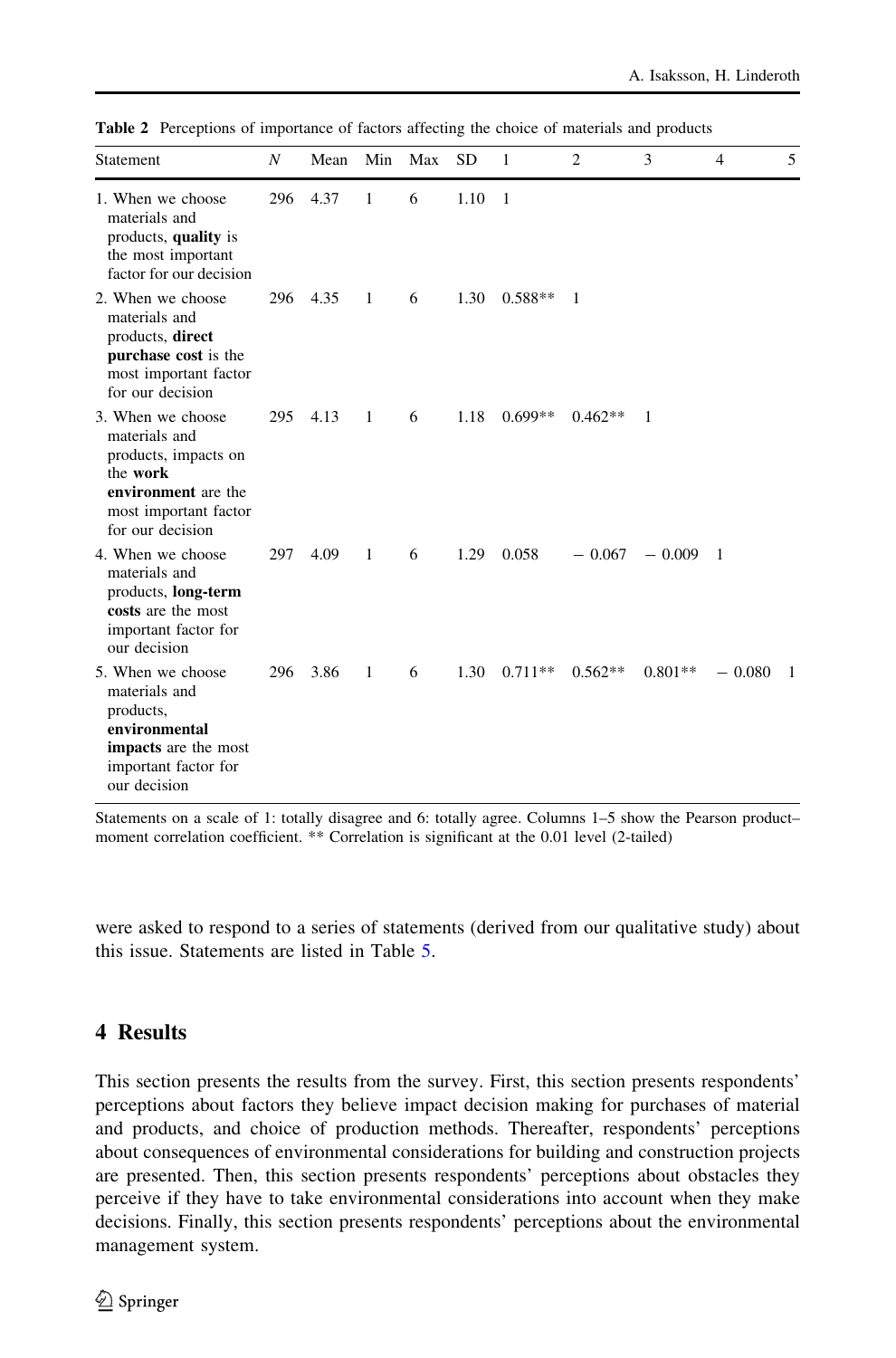| Statement                                                                                                            | N   | Mean | Min          | Max | <b>SD</b> | 1         | $\overline{2}$ | 3         | 4         |
|----------------------------------------------------------------------------------------------------------------------|-----|------|--------------|-----|-----------|-----------|----------------|-----------|-----------|
| 1. When we choose<br>production methods, cost is<br>the most important factor<br>for our decision                    | 295 | 4.97 | 1            | 6   | 0.99      | 1         | $0.212**$      | $0.151**$ | $0.148*$  |
| 2. When we choose<br>production methods,<br>quality is the most<br>important factor for our<br>decision              | 296 | 4.60 | $\mathbf{1}$ | 6   | 0.99      | $0.212**$ | 1              | $0.660**$ | $0.616**$ |
| 3. When we choose<br>production methods, work<br>environment is the most<br>important factor for our<br>decision     | 297 | 4.52 | $\mathbf{1}$ | 6   | 1.09      | $0.151**$ | $0.660**$      | 1         | $0.750**$ |
| 4. When we choose<br>production methods,<br>environmental impact is<br>the most important factor<br>for our decision | 294 | 4.00 | $\mathbf{1}$ | 6   | 1.20      | $0.148*$  | $0.616**$      | $0.750**$ | 1         |

<span id="page-8-0"></span>Table 3 Perceptions of importance of factors affecting the choice of production methods

Statements on a scale of 1: totally disagree and 6: totally agree. Columns 1–4 show the Pearson product– moment correlation coefficient. \*\* is significant at the 0.01 level and \* at the 0.05 level (2-tailed)

#### 4.1 Attitudes towards factors influencing decision making

When products and materials are chosen, direct purchase costs and quality are ranked as the most important factors influencing the decision, whereas environmental impacts are ranked fifth by the respondents (see Table [2\)](#page-7-0). However, even if environmental impacts rank lowest, one can argue that respondents' awareness of environmental considerations is high, because respondents agree more than they disagree that environmental impacts matter. Regardless of whether this belief is true, or whether the score is high because it is politically correct to show environmental consciousness, the average respondent is aware of the need to adopt environmental considerations. However, what cannot be determined is how large a part of the investigated population is not aware of these issues.

In a paired-sample  $T$  test, no significant differences between quality and direct purchase cost were found, but the difference between direct purchase cost and work environment was significant ( $p = 0.020$ ), as was the difference between long-term costs and environmental impacts ( $p = 0.001$ ). Long-term costs are also the only item that is not significantly correlated with any other item.

When respondents' perceptions about factors influencing decisions related to production methods were measured, cost was the most important factor, followed by quality (see Table 3). Interestingly, costs were judged more important than quality, although both variables had high scores. Again, environmental impacts had the lowest rank, but as in the case of factors affecting the choice of materials and products, there is an awareness of environmental impacts, because respondents agree more than they disagree that environmental impacts matter.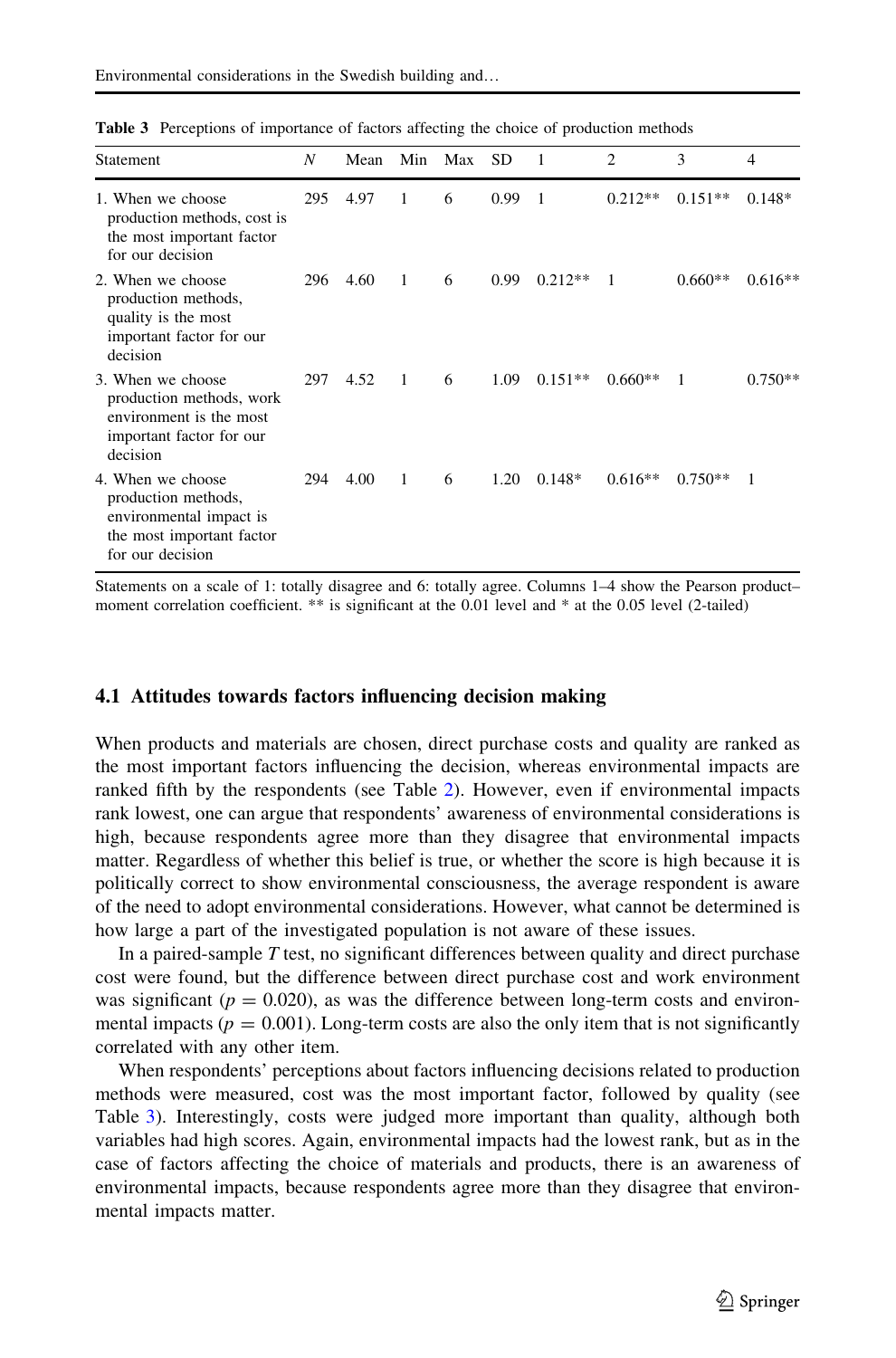<span id="page-9-0"></span>

| Table 4 Perceptions of how increased demand for environmental considerations impacts building and construction projects in general                                                                                  |     |              |  |              |           |            |            |            |           |          |  |
|---------------------------------------------------------------------------------------------------------------------------------------------------------------------------------------------------------------------|-----|--------------|--|--------------|-----------|------------|------------|------------|-----------|----------|--|
| Statement                                                                                                                                                                                                           | z   | Mean Min Max |  | $\mathbf{S}$ |           |            |            |            |           |          |  |
| 1. An environmental friendly product creates goodwill for the 294<br>company                                                                                                                                        |     | 4.36         |  | 0.85         |           |            |            |            |           |          |  |
| 2. An environmental friendly product is beneficial for the end<br>consumer                                                                                                                                          | 292 | 4.05         |  | 0.93         | $0.425**$ |            |            |            |           |          |  |
| 3. Increased environmental consideration leads to higher<br>costs                                                                                                                                                   | 292 | 3.35         |  | 1.01         | $-0.038$  | $-0.112$   |            |            |           |          |  |
| 4. Increased environmental consideration leads to higher time<br>consumption                                                                                                                                        | 294 | 3.03         |  | 0.99         | $-0.121*$ | $-0.009$   | $0.386**$  |            |           |          |  |
| make environmentally<br>5. We often lack the knowledge to<br>friendly choices                                                                                                                                       | 296 | 2.86         |  | 1.06         | $-0.030$  | 0.071      | $0.269**$  | $0.186***$ |           |          |  |
| 6. Increased environmental consideration leads to lower costs                                                                                                                                                       | 292 | 2.50         |  | 0.88         | 0.110     | $0.164**$  | $-0.481**$ | $-0.115$   | 0.048     |          |  |
| 7. Increased environmental consideration leads to lower<br>quality                                                                                                                                                  | 296 | 2.31         |  | 1.00         | $-0.149*$ | $-0.227**$ | $0.314***$ | $0.336**$  | $0.156**$ | $-0.049$ |  |
| Statements on a scale of 1: totally disagree and 5: totally agree. Columns 1-7 show the Pearson product-moment correlation coefficient. ** is significant at the 0.01 level and<br>$*$ at the 0.05 level (2-tailed) |     |              |  |              |           |            |            |            |           |          |  |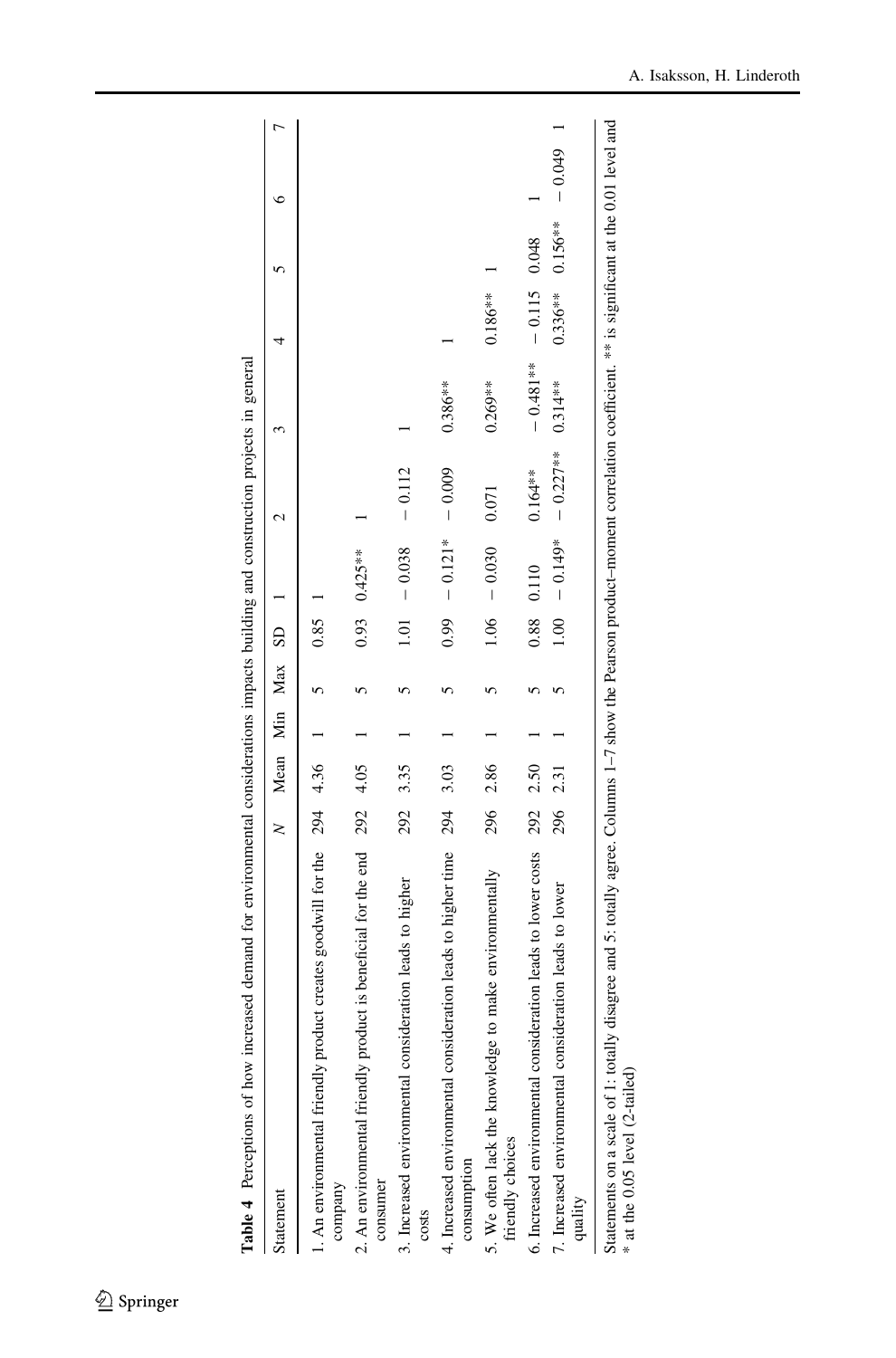<span id="page-10-0"></span>

| Table 5 Perceived obstacles to adopting environmental considerations when making decisions                                                                                                                                                                      |          |      |              |                        |           |                             |          |            |                       |   |  |
|-----------------------------------------------------------------------------------------------------------------------------------------------------------------------------------------------------------------------------------------------------------------|----------|------|--------------|------------------------|-----------|-----------------------------|----------|------------|-----------------------|---|--|
| Statement                                                                                                                                                                                                                                                       | $\geq$   |      | Mean Min Max | $\overline{\text{SD}}$ |           | ٢                           |          |            |                       | c |  |
| 1. Lack of information and knowledge is an obstacle to adopting 295 2.91<br>environmental considerations when I make decisions                                                                                                                                  |          |      |              | 0.73                   |           |                             |          |            |                       |   |  |
| 2. The competitive situation is an obstacle to adopting<br>environmental considerations when I make decisions                                                                                                                                                   | 295      | 2.80 |              | 0.812                  | $0.224**$ |                             |          |            |                       |   |  |
| 3. Lack of competence among clients is an obstacle to adopting<br>environmental considerations when I make decisions                                                                                                                                            | 293      | 2.66 |              | 0.848                  | $0.405**$ | $0.318**$                   |          |            |                       |   |  |
| 4. The economic situation is an obstacle to adopting environmental<br>considerations when I make decisions                                                                                                                                                      | 293      | 2.49 |              | 0.842                  | 0.091     | $0.524**$ $0.267**$         |          |            |                       |   |  |
| 5. The contractual form is an obstacle to adopting environmental<br>considerations when I make decisions                                                                                                                                                        | 294 2.28 |      |              | 0.804                  | $0.233**$ | $0.465***$ 0.387*** 0.285** |          |            |                       |   |  |
| 6. Legislation is an obstacle to adopting environmental<br>considerations when I make decisions                                                                                                                                                                 | 280      | 2.00 |              | 0.645                  | 0.053     | $0.193***$                  | 0.097    | $0.190***$ | $0.233**$             |   |  |
| 7. Internal policies are an obstacle to adopting environmental<br>considerations when I make decisions                                                                                                                                                          | 289      | 1.72 |              | 0.679                  | 0.084     | $0.211**$                   | $0.150*$ | 0.104      | $0.256***$ $0.417***$ |   |  |
| Statements on a scale of (1) no obstacle, (2) minor obstacle, (3) almost a major obstacle, anajor obstacle. Columns 1-7 show the Pearson product-moment correlation<br>0.01 level and $*$ at the 0.05 level (2-tailed)<br>coefficient. ** is significant at the |          |      |              |                        |           |                             |          |            |                       |   |  |

Table 5 Perceived obstacles to adopting environmental considerations when making decisions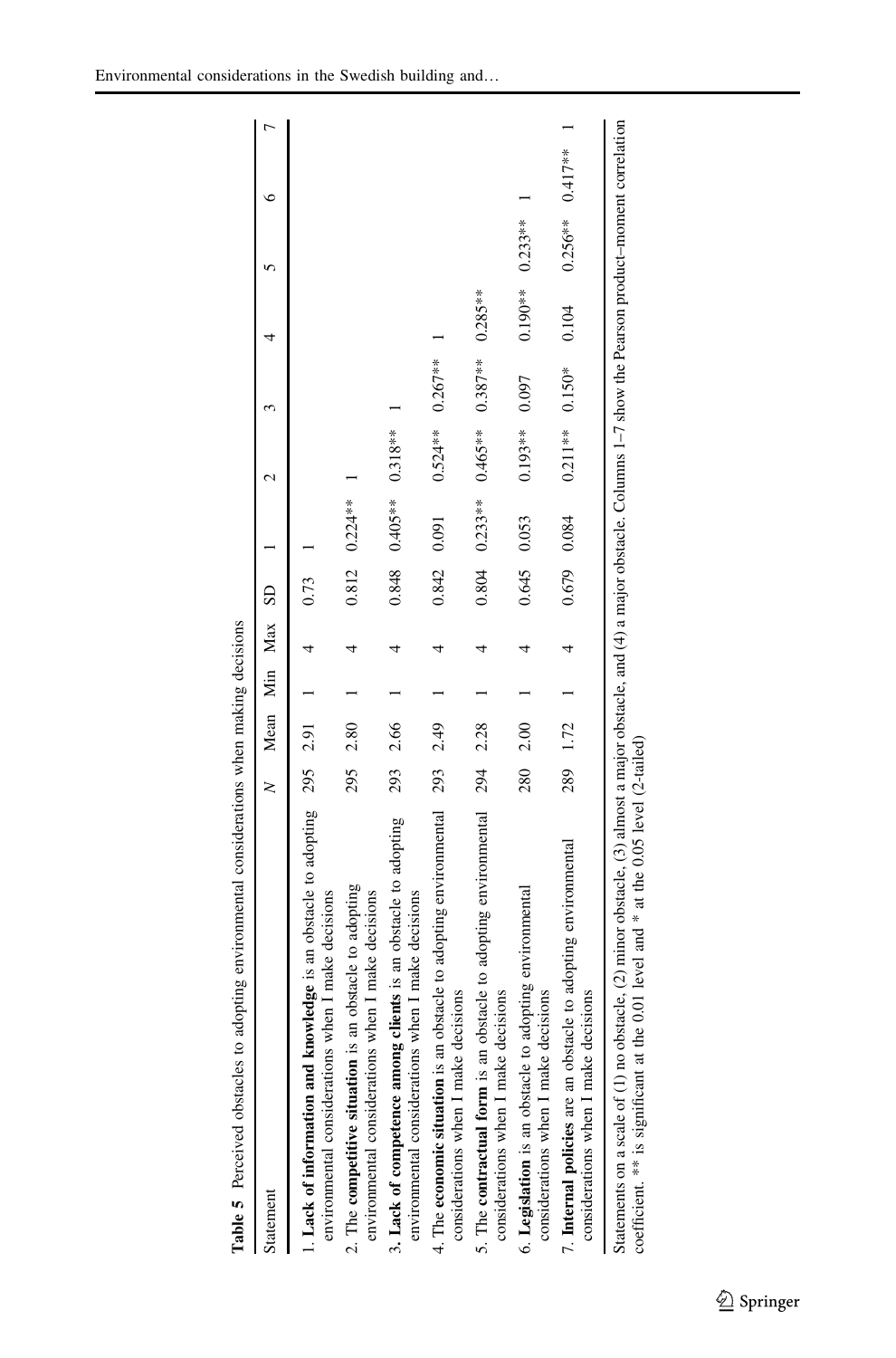In a paired-sample T test, significant differences between cost and quality ( $p = 0.000$ ) and between work environment and environmental impacts ( $p = 0.000$ ) as an independent variable were found.

Moreover, the ranking of quality and long-term costs might be regarded as predictors for environmental impacts. A linear regression was conducted in order to examine the correlation between environmental impacts, as the dependent variable, and quality and long-term costs. A significant model was obtained  $(F2,293 = 171,450; p < 0.000)$ , adjusted  $R^2 = 0.536$ .

By drawing on analysis of the correlation between, on the one hand, the environmental impact factors and, on the other, quality and long-term cost, potential predictors for environmental consciousness might have been identified with regard to purchases of products and materials.

#### 4.2 General perceptions about impacts of environmental considerations

When environmental considerations are adopted, increased goodwill for the company and advantages for the end consumer are perceived as the major positive impacts on a building and construction project (Table [4\)](#page-9-0). However, more studies are necessary to investigate what these benefits could be. Regarding the general impacts of environmental considerations on costs, time consumption, and access to knowledge in a building and construction project, the scores show that respondents do not have distinctive perceptions, despite indications that respondents are surer that adopting environmental considerations implies increased costs rather than decreased costs.

#### 4.3 Perceptions about environmental considerations

In Sect. 4.2, it was asked how demand for increased environmental considerations generally affects a building and construction project. A further relevant question is what obstacles respondents perceive if they have to adopt environmental considerations when they make decisions. Table [5](#page-10-0) ranks respondents' judgements on how different factors affect their opportunities to adopt increased environmental considerations in decision making. The most striking result is that lack of information and knowledge is perceived as the biggest obstacle to adopting environmental considerations for decisions made at the individual level. This can be compared with the general attitudes in Sect. 4.2, in which respondents did not perceive lack of knowledge to make environment-friendly choices in building and construction projects in general. This difference can be interpreted as the result of respondents' thinking that knowledge and information regarding environmental issues might be available somewhere in the company. However, when respondents themselves should make decisions, this knowledge and information is not available. Moreover, a paired-sample  $T$  test was conducted, and significant differences were found between all the mean values.

## 4.4 Context of the results

As shown in the results from the survey, cost and quality considerations were the highest ranked factors when decisions are made about material and product purchases, and production methods. This is not surprising, since operations are organized by projects with set budgets and timelines. Furthermore, costs and reduction in costs have been in greater focus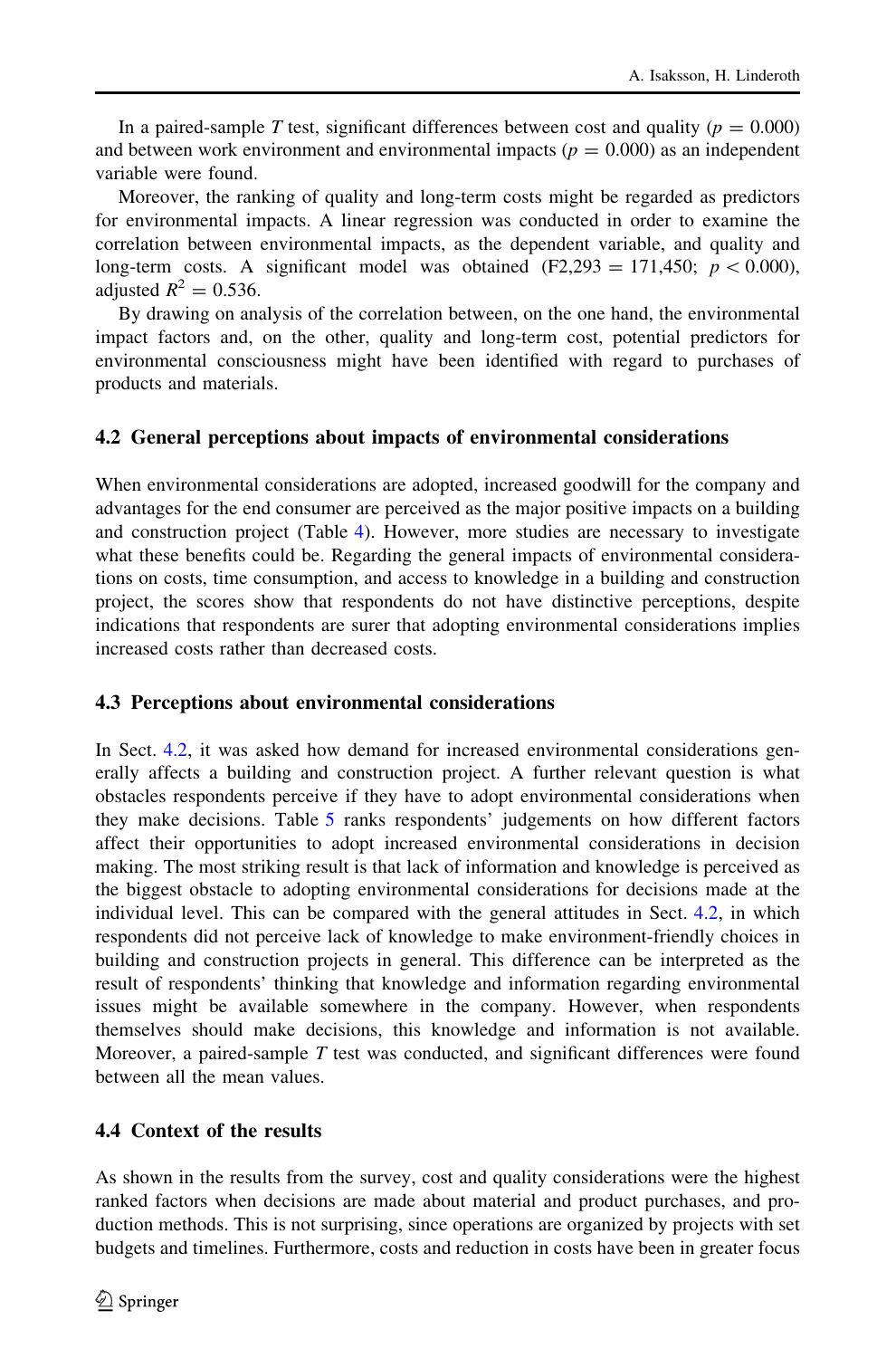in recent years in the industry. The CEO of the company studied stated in an interview that cost control and cost reductions were his major concern for several reasons. He stated that the major problem in the industry was the increase in building costs in recent years, mainly because increased costs could not be transferred to customers. He argued that a continuous cost increase in the industry would imply that potential investors—private, corporate, and public—would choose to spend their resources on other products and services in which they perceived higher value for their invested money. Therefore, a high-priority goal is to reduce costs. To reach this goal, a number of activities are mentioned in interviews with managers at different levels and in public material presenting the company's strategies for reducing costs. However, with regard to aspects of sustainability, the CEO stated that the industry is just at the beginning of this process and these issues probably would soon climb higher on the agenda. The manager referred to a published article in the *Harvard Business* Review (Lockwood [2006](#page-16-0)) and reflected that when a well-known business magazine publishes an article on this topic, it would probably receive higher attention in the short term. Other managers interviewed stated that the industry tried to work proactively with regard to materials and chemicals that could damage health and the environment. For example, the industry has developed the so-called Basta list, which contains materials and chemicals that should not be used. Moreover, this is the most common answer that emerges in interviews to questions asked about environmental issues: removal of chemicals and materials with negative effects on health and the environment from production. In this sense, environmental considerations have been a focus in the production process. However, state regulations and new contractual forms have triggered increased focus on the end product and some alignment between the production process and end product. Due to new state regulations, energy consumption in accomplished buildings has received increased focus. However, some managers also claim that new contractual forms have played a significant role in the attention paid to a building's energy consumption. For example, the so-called partnering contracts imply that focus has been moved from keeping costs as low as possible to obtain the highest possible value for the invested money. This implies, for example, that the contractor and client discuss different solutions before and during the project process. A target cost is set for the project, and if costs are below the budgeted level, the contractor and client share the gains.

Another strategy to decrease costs is to focus on purchases of products and material abroad. However, from an environmental perspective, this strategy can be seen as a bit contradictory. First, purchases abroad may lead to longer transportation distances and higher emissions of  $CO<sub>2</sub>$ . Second, due to varying environmental regulations in different countries, materials purchased abroad may have been produced with higher emissions of polluting substances. However, purchasing abroad is encouraged at all managerial levels. The focus on purchasing abroad is reflected in one of the company's regional news magazines, which depicts a chart showing the 'competition' between business district managers, specifically the proportion of the total value of their purchases that originates from purchases abroad. However, if the company's focus on reducing costs is taken into consideration, the focus on purchases abroad is just a logical consequence.

In the results of the survey and from interviews with managers, it is found that maintaining and reducing costs have the highest priority in construction projects, but at the same time, there are no clear-cut perceptions that costs always are a major obstacle to environmental considerations. At the same time, the focus on costs is accompanied by a focus on quality.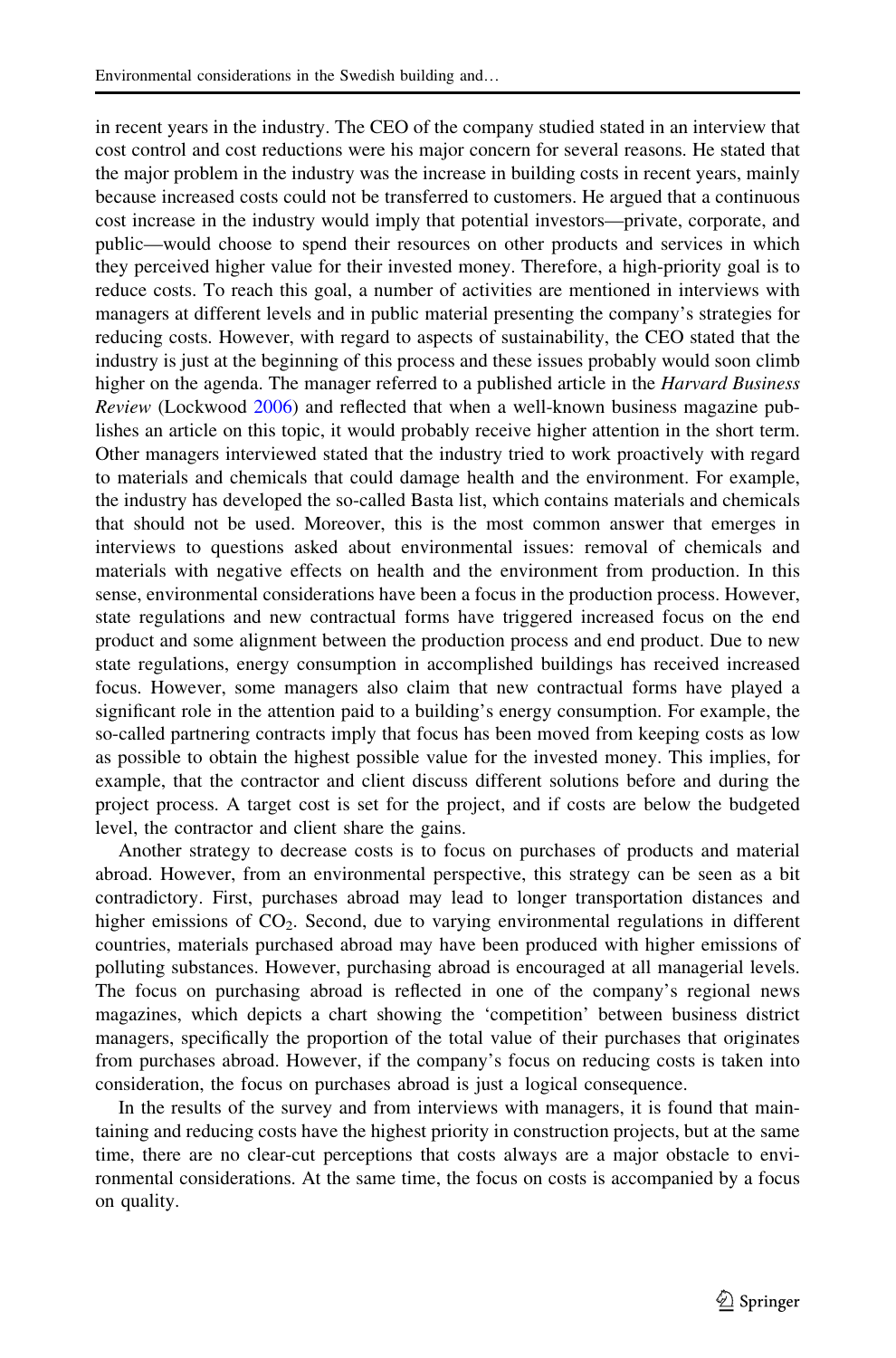# <span id="page-13-0"></span>5 Discussion

The aim of the study was to explore factors shaping options for adopting environmental considerations in decision making. This aim was fulfilled by scrutinizing three different issues. (1) What factors have an impact on decisions related to production and purchases of products and materials in a company? (2) What consequences do decision makers perceive if environmental considerations are taken into account when decisions are made? (3) If decision makers have environmental considerations, what obstacles do they perceive when making decisions?

Regarding the factors that have an impact on decisions related to production and purchases of products and materials, the cost—together with quality—was the most important factor. It is possible that quality can be considered a financial factor. One argument for this line of reasoning is that quality controls are aimed at doing right from the beginning, that is, avoiding costly re-works later in a project. Moreover, the scores show that decision makers are aware of environmental impacts, even if this item was ranked the lowest of five items.

This study shows, as earlier writing on the trade-off between profit and environment has done, that financial constraints are not the first obstacle that respondents perceive when decision makers adopt environmental considerations. Surprisingly, lack of information is perceived as the biggest obstacle at the individual level, even if the financial factor was most important when decisions about products, materials, and production processes were made. However, what kind of information is sought? With regard to the highest ranked items influencing choice of material, products, and production processes, it is possible that actors want more knowledge and information about cost and quality of more environmentfriendly alternatives. Will costs increase and quality decrease if more environment-friendly alternatives are chosen? Regarding quality, it can be assumed that the ambiguity might not be too high. First, there is a strong correlation between quality and environmental consideration when purchase decisions are made. This result is in line with observations by Bossink ([2004\)](#page-15-0), who showed that construction projects aimed at green innovation raised the quality of construction projects. Second, Table [4](#page-9-0) shows that respondents do not agree that increased environmental considerations will have a negative impact on quality. However, Table [4](#page-9-0) also shows that respondents only moderately agree that environmental considerations imply higher costs, even if the score does not show a distinctive perception. With regard to the perception that there is a trade-off between profit and environment (Chen et al. [2016\)](#page-15-0), backed by the findings from this study, it might be fruitful to study corporate-level perceptions and perceptions at the individual level regarding the relationship between environmental considerations and costs.

Lack of competence among clients was ranked as the third obstacle to adopting environmental considerations in decision making. This item can be connected to the claim that customers do not demand green products, which in the long run would lead to a competitive disadvantage for companies that focus on green products more than its competitors do (see, e.g. York [2008](#page-17-0)). However, with regard to the construction industry and its clients, it seems that traditional procurement systems have not given the contractor or client any incentives to focus on long-term issues. For example, in a fixed-price contract, finding cheaper solutions has been the contractor's only way to make a better profit. In this sense, it is possible that institutional factors, that is, established procurement systems, have reinforced a separation between the production process and the final product. That is, environmental considerations can be adopted in the production process, but if a more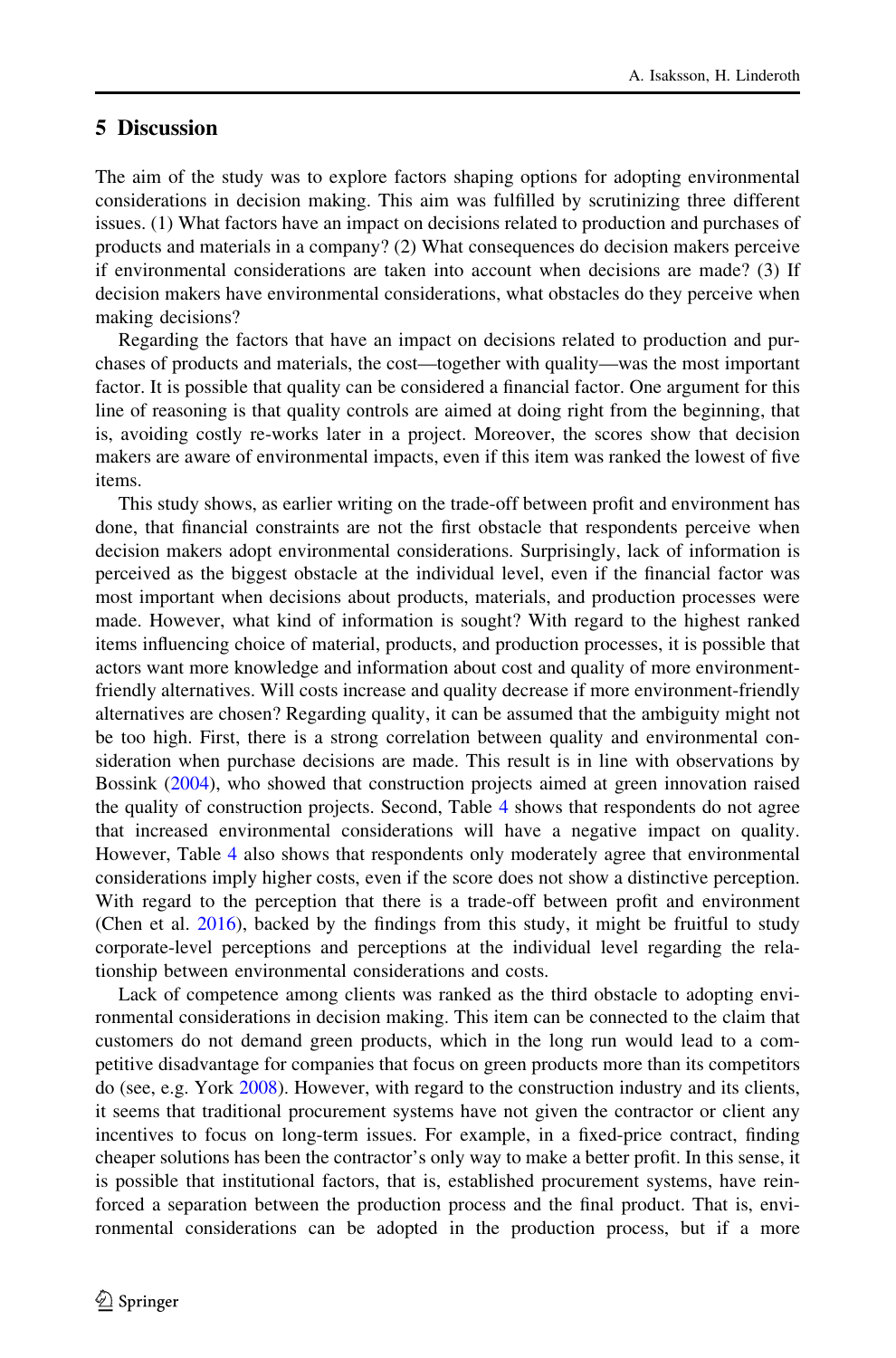<span id="page-14-0"></span>environment-friendly end product was to require higher investment costs, the contractor would avoid making the bid more costly, because the contractor would then risk losing the tender. However, there are institutional opportunities for adopting increased environmental considerations, the first and foremost of which depends on what kind of contractual form regulates the building and construction project (see also Wenblad [2001](#page-17-0)). Projects regulated by partnering contracts are one arena for adopting increased environmental considerations, but if this is possible, then better information and knowledge is necessary when decisions are made. In addition, the partnering contract is a window of opportunity for linking decisions made in the production process to attributes of the final product. This means that, for example, energy consumption and other operational and maintenance costs can be taken into consideration to a wider extent than prescribed by standards, at least as long as there is a healthy payback on increased investments. However, this requires that the focus moves from the cost of the investment in a building to the costs of its operation and maintenance. Thus, new contractual forms can open up for dialogue and collaborative learning, which is vital if stakeholders are to engage in environmental issues (see also Kaatz et al. [2006](#page-16-0); Mathur et al. [2008](#page-16-0)). However, in this case (professional) clients need to incentivize this development, because contractors mainly adapt to market conditions (see also Bosch-Sijtsema et al. [2017](#page-15-0); Jacobsson et al. [2017;](#page-16-0) Jacobsson and Linderoth [2010](#page-16-0)). The first step in this direction may be the increased interest in environmental certifications, for example LEED or BREEAM, of buildings, among clients. This implies that contractors do not always have to analyse trade-offs between costs and the environment with regard to the product. Giving more than the minimum requirement of environmental consideration is instead a prerequisite for the submission of a competitive tender.

# 6 Conclusions

The results show that even if decision makers are aware of environmental issues, cost is the major factor that influences decision makers in the construction industry. However, respondents' perceptions of how environmental considerations influence costs are not distinctive. Respondents are more inclined to believe that environmental considerations will not decrease costs than that costs will increase as a consequence of environmental considerations. A major finding in this study was that the informational factor, that is, a lack of information and knowledge, was perceived as the biggest obstacle to individuals adopting environmental considerations in their decision making, followed by financial factors (competitive situation), and institutional factors in terms of client competence.

Finally, costs, institutional setting, and information are tightly intertwined with regard to adopting environmental considerations, but at present, they are misaligned. Alignment could be realized if respondents had strong beliefs that adopting environmental considerations would be beneficial for the end consumer, but at the same time, respondents felt that lack of client competence was an obstacle to adopting environmental considerations. Thus, the challenge is to raise awareness among clients by providing evidence that adopting environmental considerations in the production process is beneficial for the end consumer and client. However, the first obstacle relates to information. In order to raise awareness among clients, managers probably do not have the information and knowledge necessary to provide evidence that adopting environmental considerations in the production process is beneficial for the end consumer and client. The second obstacle relates to the institutional setting. Historically, the client has relied on the lowest price tender policy,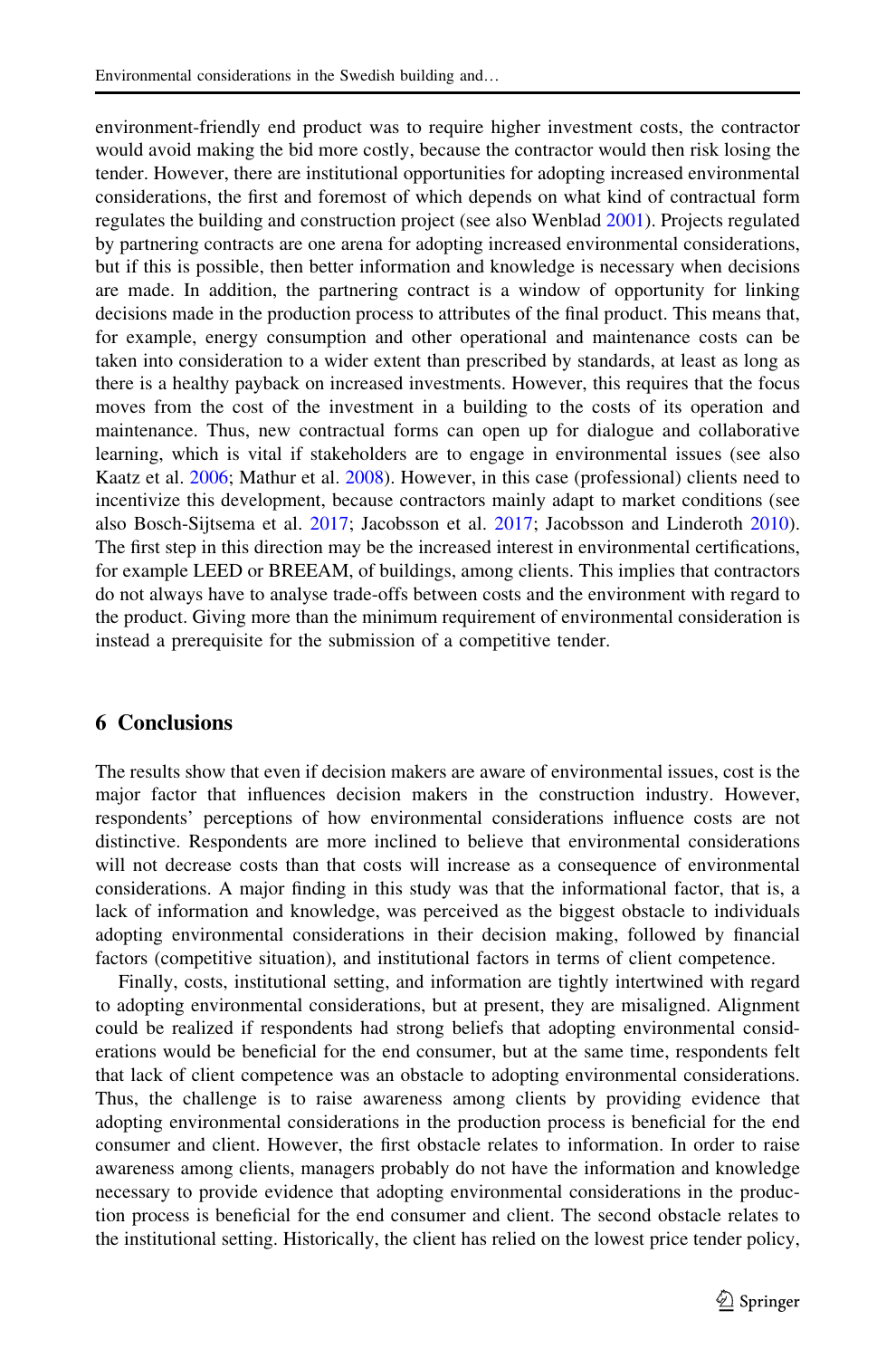<span id="page-15-0"></span>implying that investment cost has received more attention than long-term costs. This implies that all elements that make a bid more costly have not been included in the bid. If environmental considerations were adopted, appropriate contractual forms would be needed, with a focus on long-term operational and maintenance costs instead of solely on the investment cost for the building.

Acknowledgements The authors would like to thank the Swedish Research Fund for Environment, Agricultural Sciences and Spatial Planning (FORMAS), Jönköpings läns byggmästareförening and the Swedish Foundation for Strategic Environmental Research (MISTRA) for their financial support of the study.

Open Access This article is distributed under the terms of the Creative Commons Attribution 4.0 International License [\(http://creativecommons.org/licenses/by/4.0/\)](http://creativecommons.org/licenses/by/4.0/), which permits unrestricted use, distribution, and reproduction in any medium, provided you give appropriate credit to the original author(s) and the source, provide a link to the Creative Commons license, and indicate if changes were made.

### **References**

- Aguinis, H., & Glavas, A. (2012). What we know and don't know about corporate social responsibility a review and research agenda. Journal of Management, 38(4), 932–968.
- Ajzen, I. (1991). The theory of planned behavior. Organizational Behavior And Human Decision Processes, 50, 179–211.
- Ajzen, I., & Fishbein, M. (1980). Understanding attitudes and predicting social behaviour. Englewood Cliffs: Prentice-Hall.
- Alexander, J. (2007). Environmental sustainability versus profit maximization: Overcoming systemic constraints on implementing normatively preferable alternatives. Journal of Business Ethics, 76, 155–162.
- Ambec, S., Cohen, M. A., Elgie, S., & Lanoie, P. (2013). The Porter hypothesis at 20: Can environmental regulation enhance innovation and competitiveness? Review of Environmental Economics and Policy, 7(1), 2–22.
- Assefa, G., Glaumann, M., Malmqvist, T., Kindembe, B., Hult, M., Myhr, U., et al. (2007). Environmental assessment of building properties—Where natural and social sciences meet: The case of EcoEffect. Building and Environment, 42(3), 1458–1464.
- Bartolomeo, M., Bennet, M., Bouma, J. J., Heydcam, P., James, P., & Wolters, T. (2000). Environmental management accounting in Europe: Current practice and future potential. European Accounting Review, 9(1), 31–52.
- Benn, S., Dunphy, D., & Griffiths, A. (2014). Organizational change for corporate sustainability. Abingdon, Oxon: Routledge.
- Bosch-Sijtsema, P., Isaksson, A., Lennartsson, M., & Linderoth, H. C. (2017). Barriers and facilitators for BIM use among Swedish medium-sized contractors-''We wait until someone tells us to use it''. Visualization in Engineering, 5(1), 3.
- Bossink, B. A. G. (2004). Managing driver of innovation in construction networks. Journal of Construction Engineering and Management, 130(3), 337–345.
- Bossle, M. B., de Barcellos, M. D., Vieira, L. M., & Sauvée, L. (2016). The drivers for adoption of ecoinnovation. Journal of Cleaner Production, 113, 861–872.
- Brundtland Commission. (1987). World commission on environment and development: Our common future. New York: Oxford University Press.
- Chen, P. H., Ong, C. F., & Hsu, S. C. (2016). Understanding the relationships between environmental management practices and financial performances of multinational construction firms. Journal of Cleaner Production, 139, 750–760.
- Corbin, J., & Strauss, A. (2008). Basics of qualitative research: Techniques and procedures for developing grounded theory. Thousand Oaks: Sage.
- Dammann, S., & Elle, M. (2006). Environmental indicators: Establishing a common language for green building. Building Research and Information, 34(4), 397–404.
- Demaid, A., & Quintas, P. (2006). Knowledge across cultures in the construction industry: Sustainability, innovation and design. Technovation, 26, 603–610.
- Donaldson, T., & Preston, L. E. (1995). The stakeholder theory of the corporation: Concepts, evidence, and implications. Academy of Management Review, 20(1), 65–91.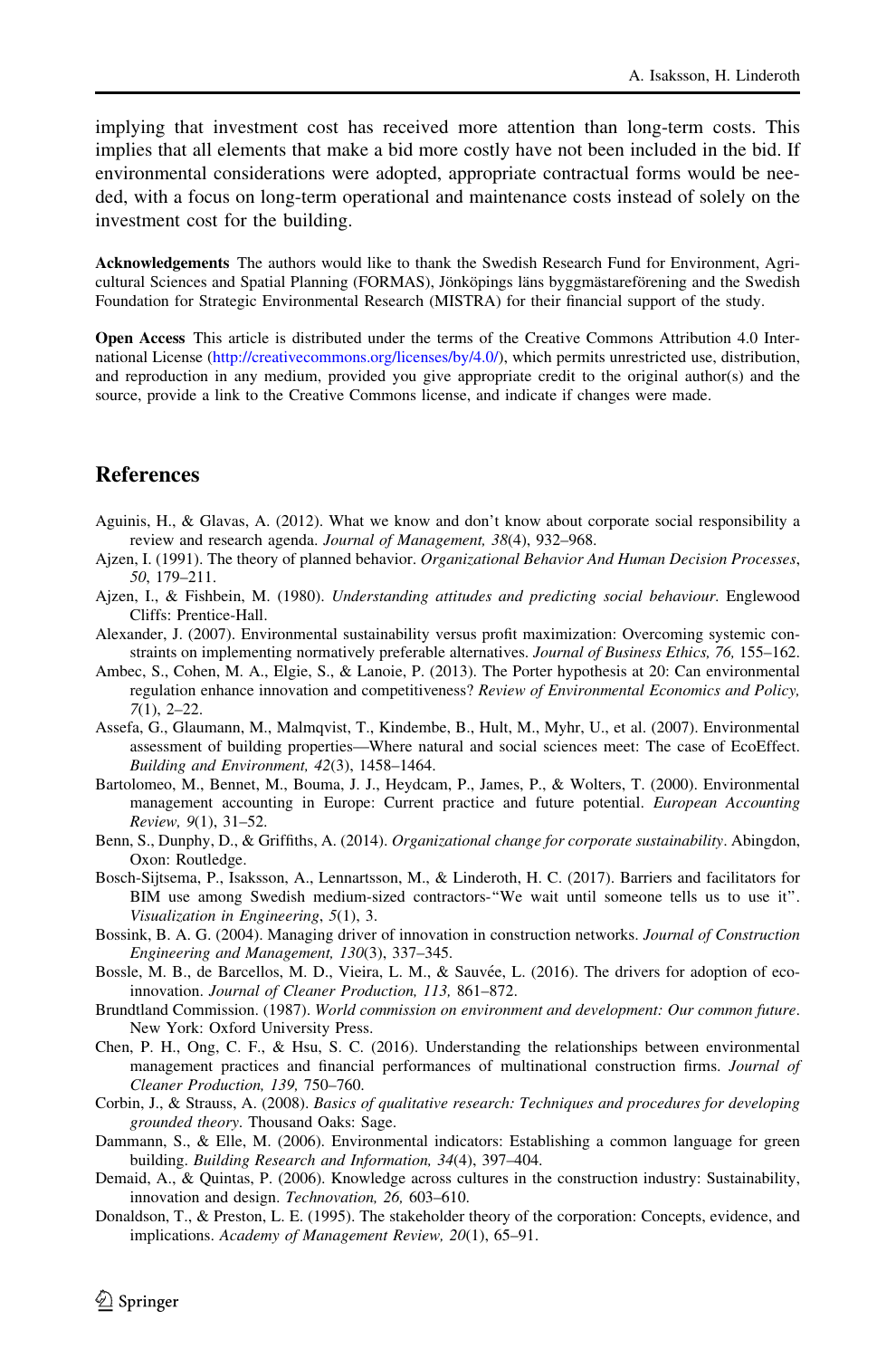- <span id="page-16-0"></span>Dubois, A., & Gadde, L. E. (2002). The construction industry as loosely coupled system: Implication for productivity and innovation. Construction Management and Economics, 20(7), 621–631.
- Eichholtz, P., Kok, N., & Quigley, J. M. (2010). Doing well by doing good? Green office buildings. The American Economic Review, 100(5), 2492–2509.
- Eisenhardt, M. K. (1989). Building theories from case study research. The Academy of Management Review, 14(4), 532–550.
- Erlandsson, M., & Borg, M. (2003). Generic LCA-methodology applicable for buildings, constructions and operation services—Today practice and development needs. Building and Environment, 38(7), 919–938.
- Esty, D., & Winston, A. (2009). Green to gold: How smart companies use environmental strategy to innovate, create value, and build competitive advantage. (Rev. & updated [ed.]). Hoboken: Wiley.
- Figge, F., & Hahn, T. (2012). Is green and profitable sustainable? Assessing the trade-off between economic and environmental aspects. International Journal of Production Economics, 140(1), 92–102.
- Foster, C., & Green, K. (2002). Environmental innovation in industry: The importance of environmentallydriven users. International Journal of Environmental Technology and Management, 2, 303.
- Freeman, R. E. (1984). Strategic management: A stakeholder approach. Boston, MA: Pitman.
- Gluch, P., & Räisänen, C. (2009). Interactional perspective on environmental communication in construction projects. Building Research Information, 37(2), 164–175.
- Gluch, P., Gustafsson, M., & Thuvander, L. (2009). An absorptive capacity model for green innovation and performance in construction industry. Construction Management and Economics, 27(5), 451–464.
- Gluch, P., Gustafsson, M., Thuvander, L., & Baumann, H. (2014). Charting corporate greening: Environmental management trends in Sweden. Building Research & Information, 42(3), 318–329.
- Hagbert, P., & Femenías, P. (2016). Sustainable homes, or simply energy-efficient buildings? Journal of Housing and the Built Environment, 31(1), 1–17.
- Hammersley, M., & Atkinson, P. (2007). Ethnography: Principles in practice. Milton Park: Routledge.
- Hart, S. L. (1995). A natural-resource-based view of the firm. Academy of Management Review, 20(4), 986–1014.
- Hart, S. L., & Milstein, M. B. (2003). Creating sustainable value. The Academy of Management Executive, 17(2), 56–67.
- Hopkins, E. A. (2015). LEED certification of campus buildings: A cost-benefit analysis. Journal of Sustainable Real Estate, 7(1), 99–111.
- Hopkins, E. A., Read, D. C., & Goss, R. C. (2016). Promoting sustainability in the United States multifamily property management industry. Journal of Housing and the Built Environment, 2, 361–376.
- Hwang, B. G., & Tan, J. S. (2012). Green building project management: Obstacles and solutions for sustainable development. Sustainable Development, 20(5), 335–349.
- Isaksson, A., Linde, A., & Vanyushyn, V. (2009). Environmental management in construction companies: Decisions, technologies and effects. In Proceeding of 5th Nordic conference on construction economics and organization (pp. 193–204).
- Jacobsson, M., & Linderoth, C. J. H. (2010). The influence of contextual elements, actors' frames of reference and technology on the adoption and use of ICT in construction projects: A Swedish case study. Construction Management and Economics, 28(1), 13–23.
- Jacobsson, M., Linderoth, H. C. J., & Rowlinson, S. (2017). The role of industry: An analytical framework to understand ICT transformation within the AEC industry. Construction Management and Economics, 35(10), 611–626.
- Kaatz, E., Root, D., Bowen, P., & Hill, R. (2006). Advancing key outcomes of sustainability building assessment. Building Research and Information, 34(4), 308–320.
- Lockwood, C. (2006). Building the green way. Harvard Business Review, 84(6), 129–137.
- Maqsood, T., Walker, D., & Finegan, A. (2007). Facilitating knowledge pull to deliver innovation through knowledge management. Engineering, Construction and Architectural Management, 14(1), 94–109.
- Mathur, V. N., Price, A., & Austin, S. (2008). Conceptualizing stakeholder management in the context of sustainability and its assessment. Construction Management and Economics, 26(6), 601–609.
- Olubunmi, O. A., Xia, P. B., & Skitmore, M. (2016). Green building incentives: A review. Renewable and Sustainable Energy Reviews, 59, 1611–1621.
- Pérez-Lombard, L., Ortiz, J., & Pout, C. (2008). A review on buildings energy consumption information. Energy and Buildings, 40(3), 394–398.
- Porter, M. E., & Van der Linde, C. (1995). Toward a new conception of the environment competitive relationship. The Journal of Economic Perspectives, 9(4), 97–118.
- Reinhardt, F. L. (1998). Environmental product differentiation: Implications for corporate strategy. California Management Review, 40, 43.